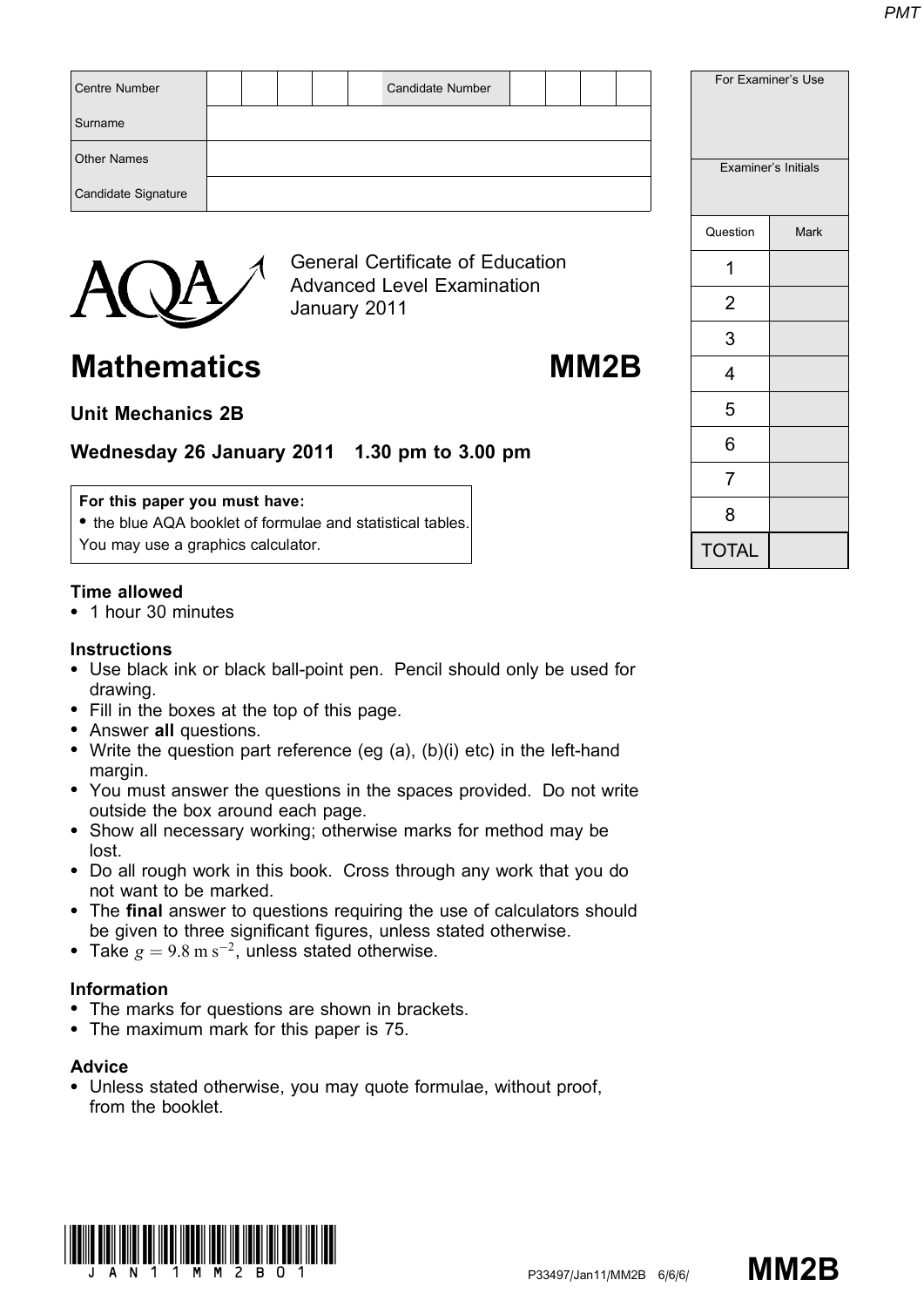

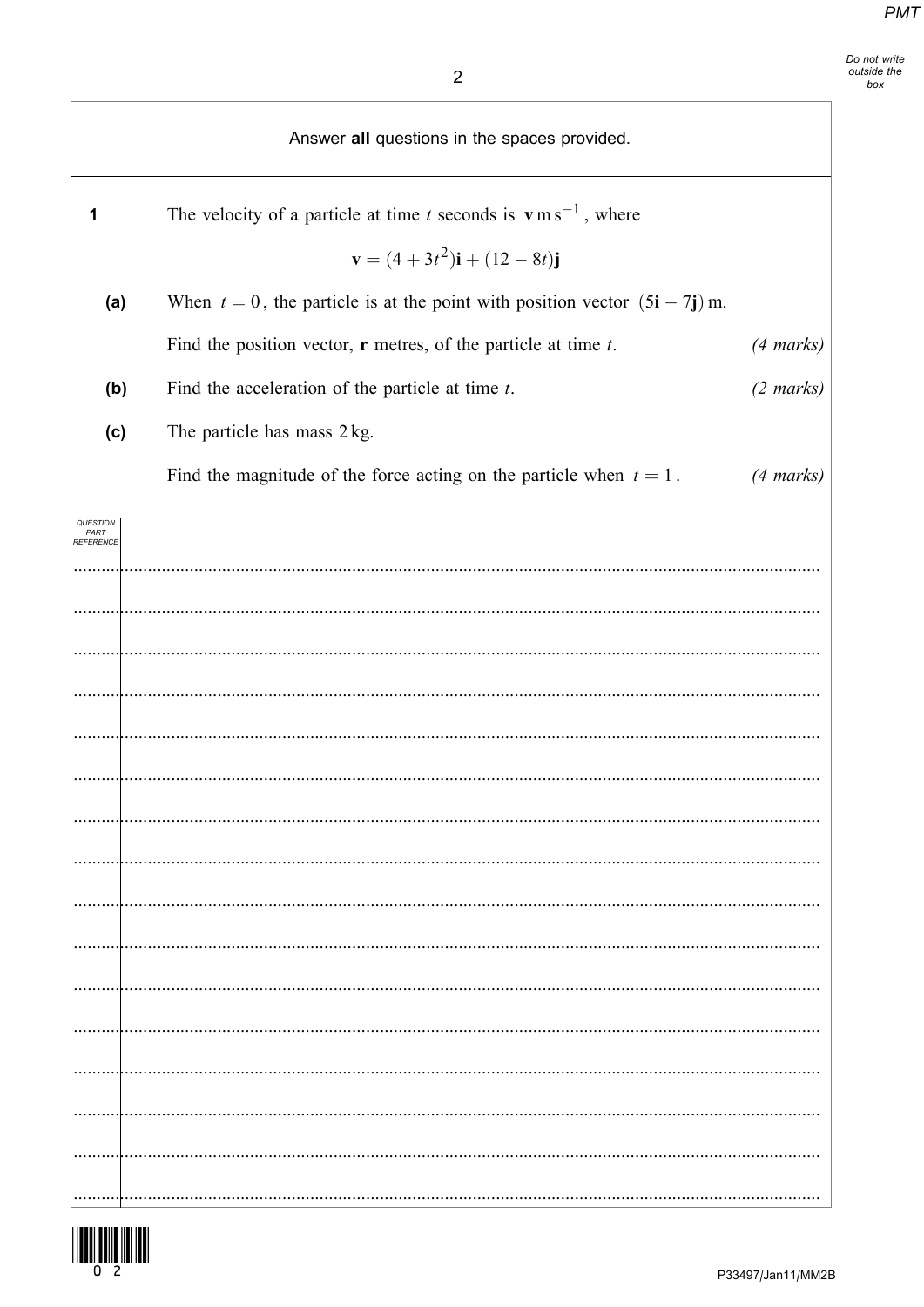| QUESTION<br>PART<br>REFERENCE |  |
|-------------------------------|--|
|                               |  |
|                               |  |
|                               |  |
|                               |  |
|                               |  |
|                               |  |
|                               |  |
|                               |  |
|                               |  |
|                               |  |
|                               |  |
|                               |  |
|                               |  |
|                               |  |
|                               |  |
|                               |  |
|                               |  |
|                               |  |
| . .                           |  |
|                               |  |
|                               |  |
|                               |  |
|                               |  |
|                               |  |

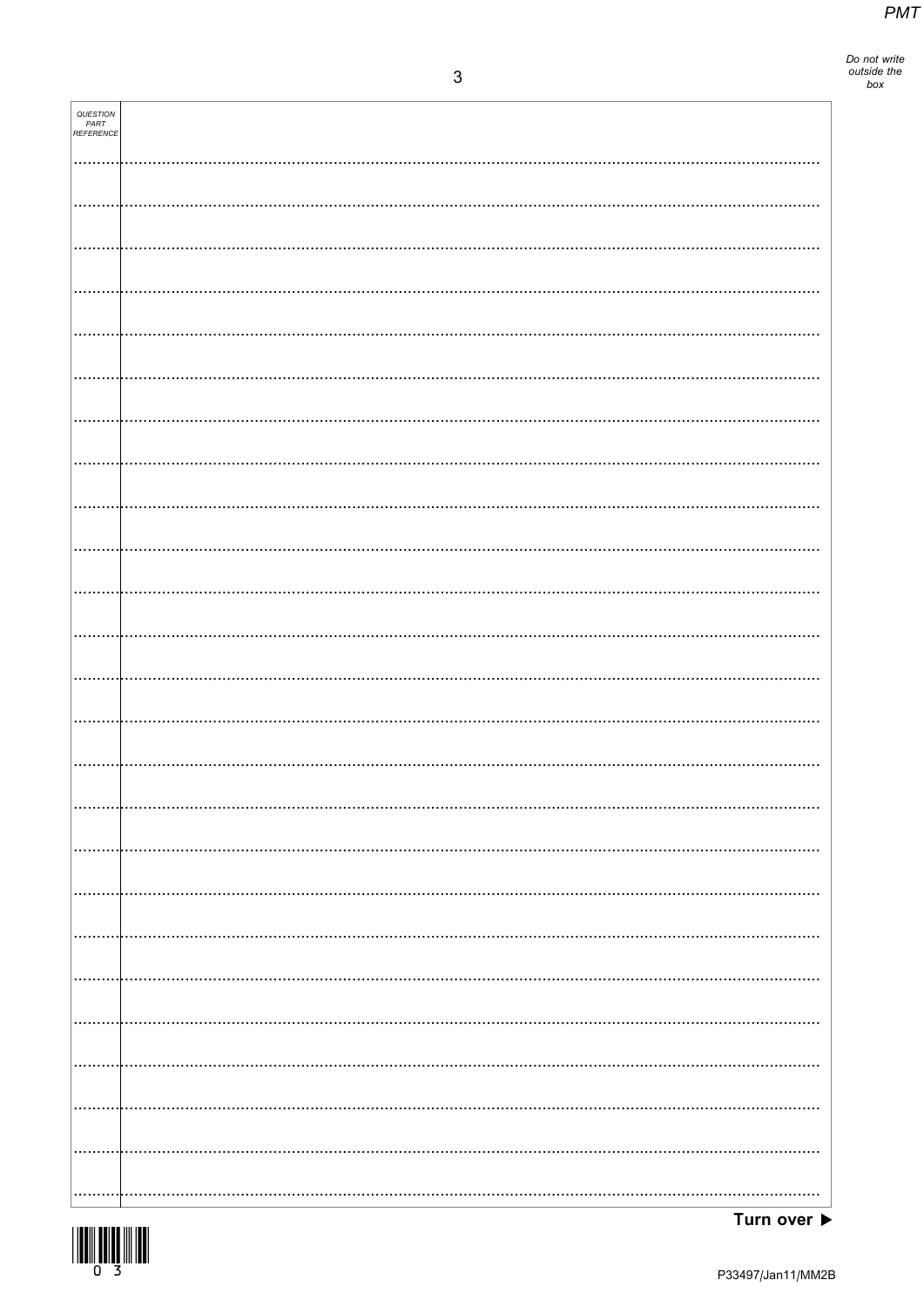A particle is placed on a smooth plane which is inclined at an angle of  $20^{\circ}$  to the

|                               | horizontal. The particle, of mass $4 \text{ kg}$ , is released from rest at a point $A$ and travels<br>down the plane, passing through a point $B$ . The distance $AB$ is 5 m. |                     |
|-------------------------------|--------------------------------------------------------------------------------------------------------------------------------------------------------------------------------|---------------------|
|                               | $\sim$ 5 m                                                                                                                                                                     |                     |
|                               | 7<br>$\boldsymbol{B}$<br>$20^{\circ}$                                                                                                                                          |                     |
| (a)                           | Find the potential energy lost as the particle moves from point $A$ to point $B$ .                                                                                             | $(2 \text{ marks})$ |
| (b)                           | Hence write down the kinetic energy of the particle when it reaches point $B$ .                                                                                                | $(1 \text{ mark})$  |
| (c)                           | Hence find the speed of the particle when it reaches point $B$ .                                                                                                               | $(2 \text{ marks})$ |
| QUESTION<br>PART<br>REFERENCE |                                                                                                                                                                                |                     |
|                               |                                                                                                                                                                                |                     |
|                               |                                                                                                                                                                                |                     |
|                               |                                                                                                                                                                                |                     |
|                               |                                                                                                                                                                                |                     |
|                               |                                                                                                                                                                                |                     |
|                               |                                                                                                                                                                                |                     |
|                               |                                                                                                                                                                                |                     |
|                               |                                                                                                                                                                                |                     |
|                               |                                                                                                                                                                                |                     |



 $\overline{\mathbf{2}}$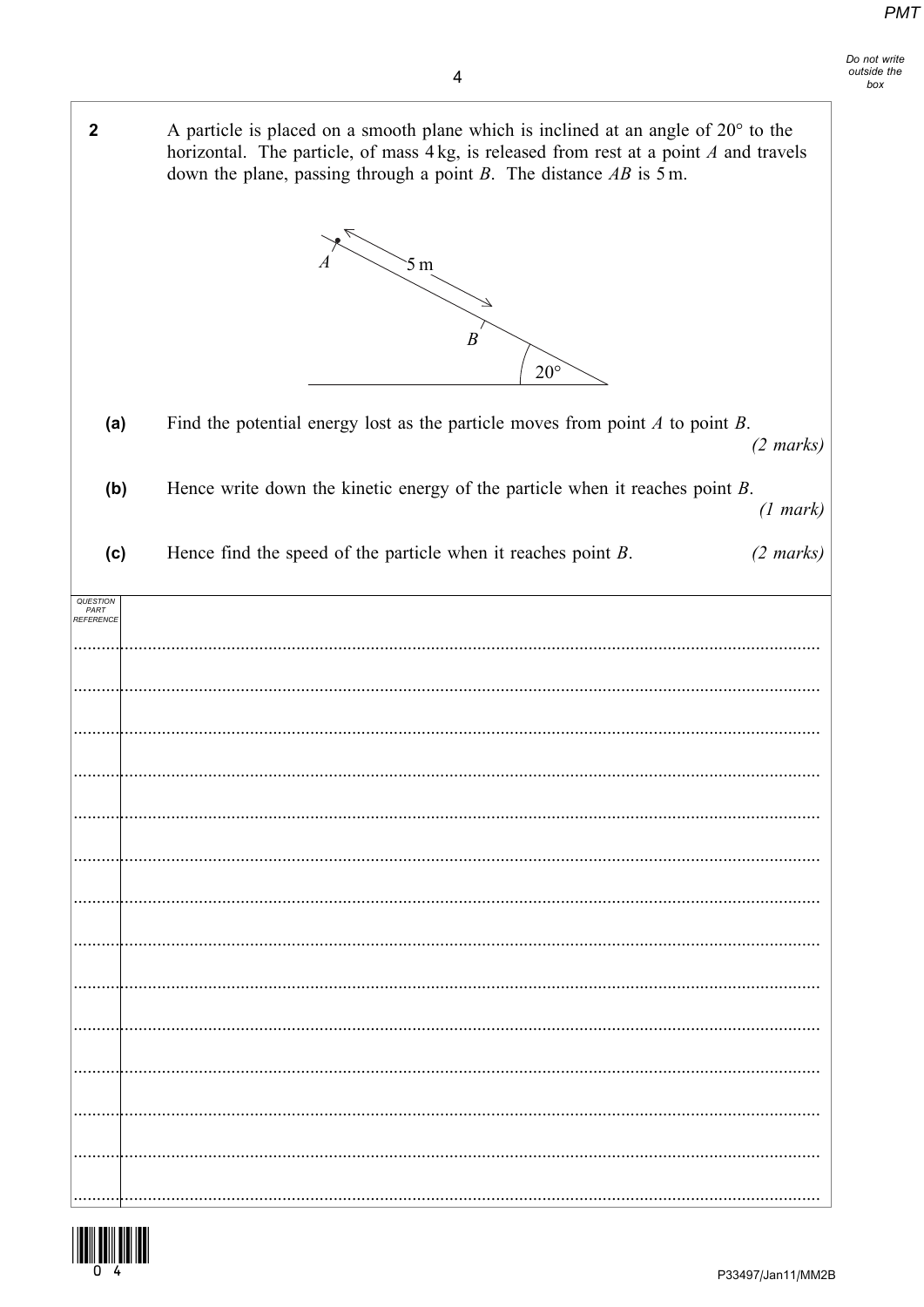| QUESTION<br>PART<br>REFERENCE |  |
|-------------------------------|--|
|                               |  |
|                               |  |
|                               |  |
|                               |  |
|                               |  |
|                               |  |
|                               |  |
|                               |  |
|                               |  |
|                               |  |
|                               |  |
|                               |  |
|                               |  |
|                               |  |
|                               |  |
|                               |  |
|                               |  |
|                               |  |
| . .                           |  |
|                               |  |
|                               |  |
|                               |  |
|                               |  |
|                               |  |

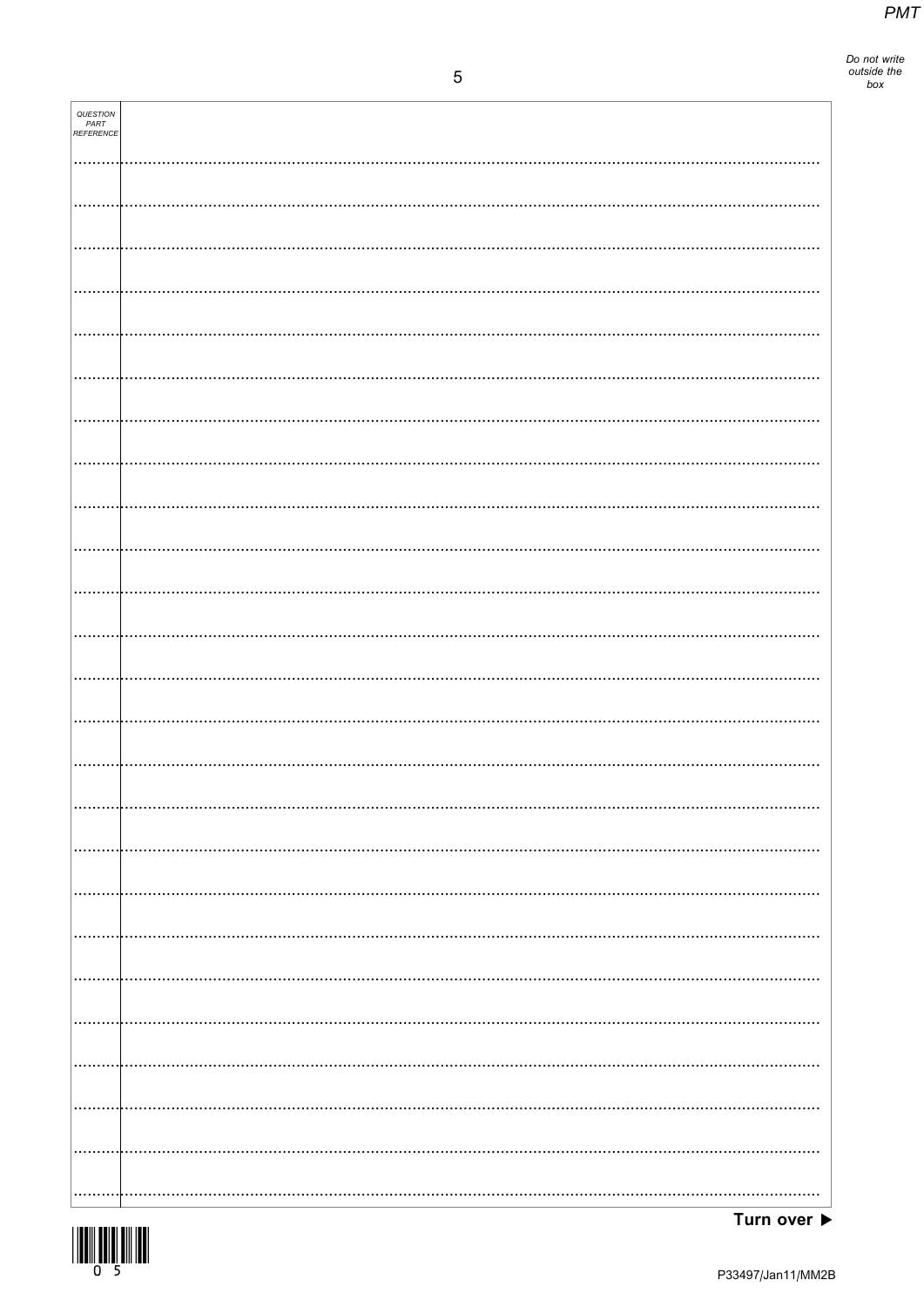| 3                 | A pump is being used to empty a flooded basement.                                               |  |
|-------------------|-------------------------------------------------------------------------------------------------|--|
|                   | In one minute, 400 litres of water are pumped out of the basement.                              |  |
|                   | The water is raised 8 metres and is ejected through a pipe at a speed of $2 \text{ m s}^{-1}$ . |  |
|                   | The mass of 400 litres of water is 400 kg.                                                      |  |
| (a)               | Calculate the gain in potential energy of the 400 litres of water.<br>(1 mark)                  |  |
| (b)               | Calculate the gain in kinetic energy of the 400 litres of water.<br>$(1 \text{ mark})$          |  |
| (c)               | Hence calculate the power of the pump, giving your answer in watts.<br>$(2 \text{ marks})$      |  |
| QUESTION          |                                                                                                 |  |
| PART<br>REFERENCE |                                                                                                 |  |
|                   |                                                                                                 |  |
|                   |                                                                                                 |  |
|                   |                                                                                                 |  |
|                   |                                                                                                 |  |
|                   |                                                                                                 |  |
|                   |                                                                                                 |  |
|                   |                                                                                                 |  |
|                   |                                                                                                 |  |
|                   |                                                                                                 |  |
|                   |                                                                                                 |  |
|                   |                                                                                                 |  |
|                   |                                                                                                 |  |
|                   |                                                                                                 |  |
|                   |                                                                                                 |  |
|                   |                                                                                                 |  |
|                   |                                                                                                 |  |
|                   |                                                                                                 |  |
|                   |                                                                                                 |  |
|                   |                                                                                                 |  |
|                   |                                                                                                 |  |

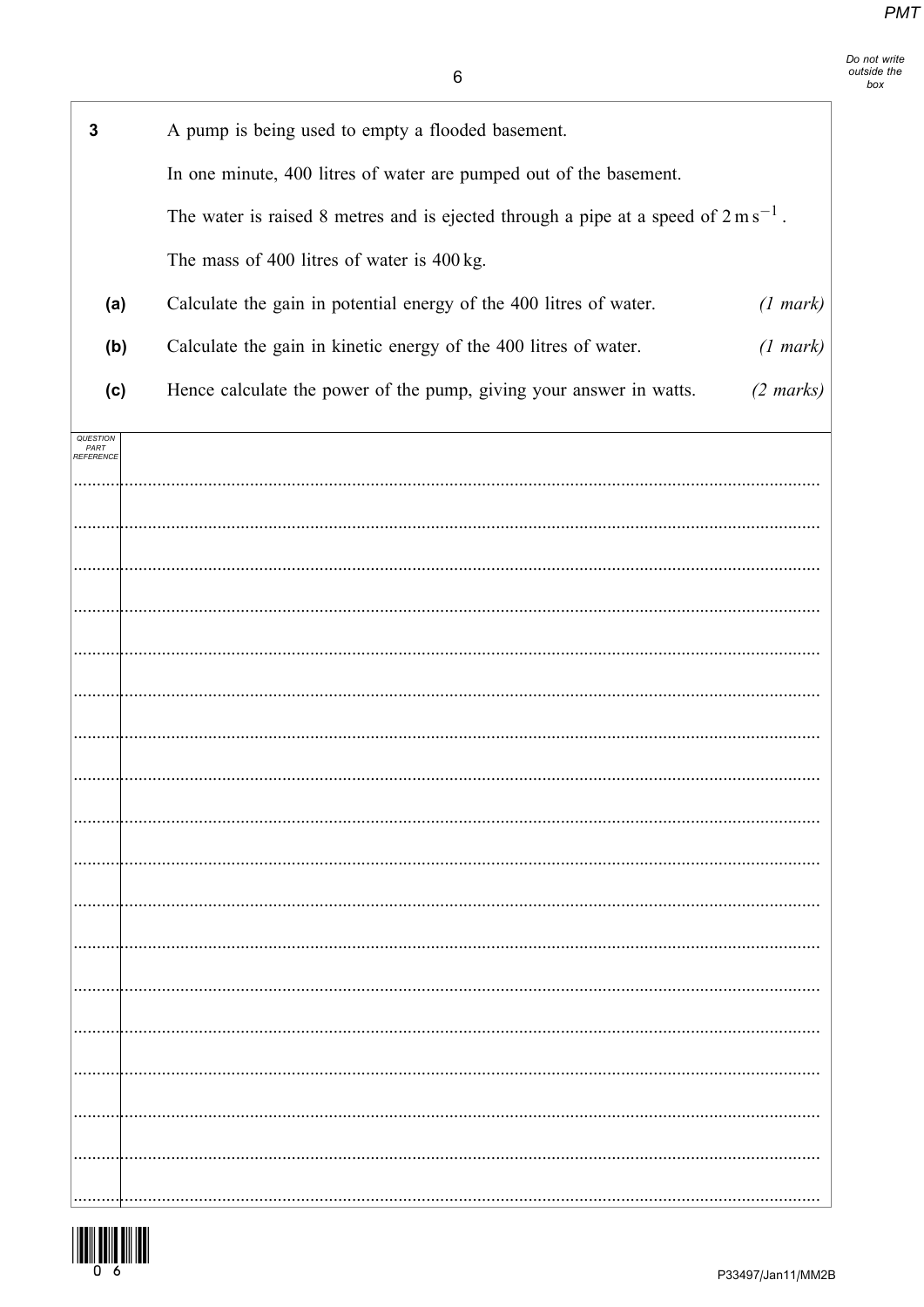Do not write<br>outside the<br>box

| QUESTION<br>PART<br>REFERENCE |  |
|-------------------------------|--|
|                               |  |
|                               |  |
|                               |  |
|                               |  |
|                               |  |
|                               |  |
|                               |  |
|                               |  |
|                               |  |
|                               |  |
|                               |  |
|                               |  |
|                               |  |
|                               |  |
|                               |  |
|                               |  |
|                               |  |
|                               |  |
|                               |  |
|                               |  |
|                               |  |
|                               |  |
|                               |  |
|                               |  |
|                               |  |
|                               |  |



Turn over ▶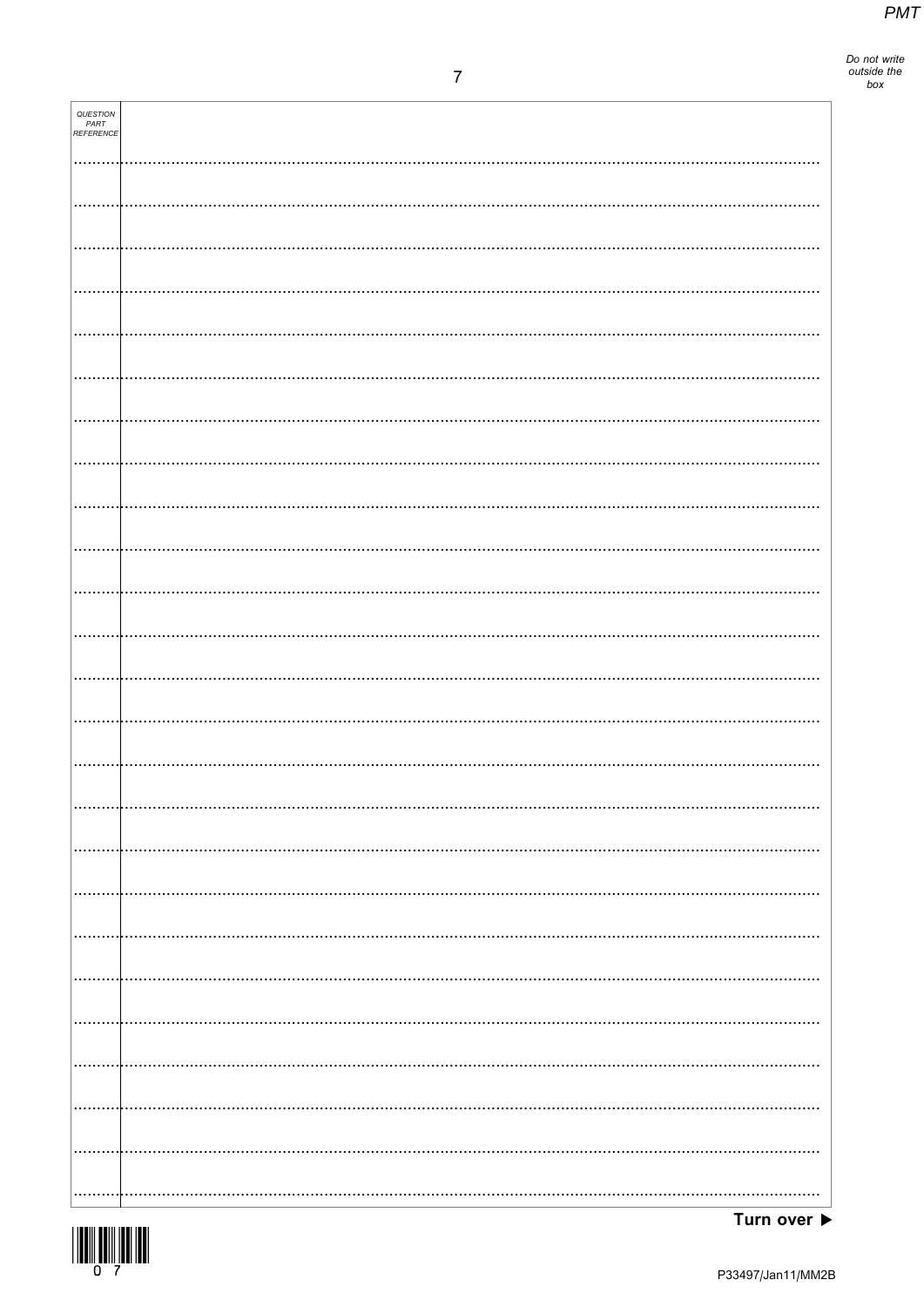4 A uniform rectangular lamina *ABCD* has a mass of 5 kg. The side *AB* has length 60 cm and the side BC has length 30 cm. The points  $P$ ,  $Q$ ,  $R$  and  $S$  are the mid-points of the sides, as shown in the diagram below. A uniform triangular lamina SRD , of mass 4 kg, is fixed to the rectangular lamina to form a shop sign. The centre of mass of the triangular lamina SRD is 10 cm from the side AD and 5 cm from the side DC. (a) Find the distance of the centre of mass of the shop sign from  $AD$ . (3 marks) (b) Find the distance of the centre of mass of the shop sign from  $AB$ . (3 marks) (c) The shop sign is freely suspended from P. Find the angle between AB and the horizontal when the shop sign is in equilibrium. (4 marks) (d) To ensure that the side  $AB$  is horizontal when the shop sign is freely suspended from point P, a particle of mass  $m \text{ kg}$  is attached to the shop sign at point B. Calculate m. (3 marks) (e) Explain how you have used the fact that the rectangular lamina ABCD is uniform in your solution to this question. (1 mark) ................................................................................................................................................................. ................................................................................................................................................................. ................................................................................................................................................................. ................................................................................................................................................................. QUESTION PART REFERENCE  $A$  B P S R  $Q - 30$  cm 60 cm  $D$  contracts to the contract of  $C$ 

.................................................................................................................................................................

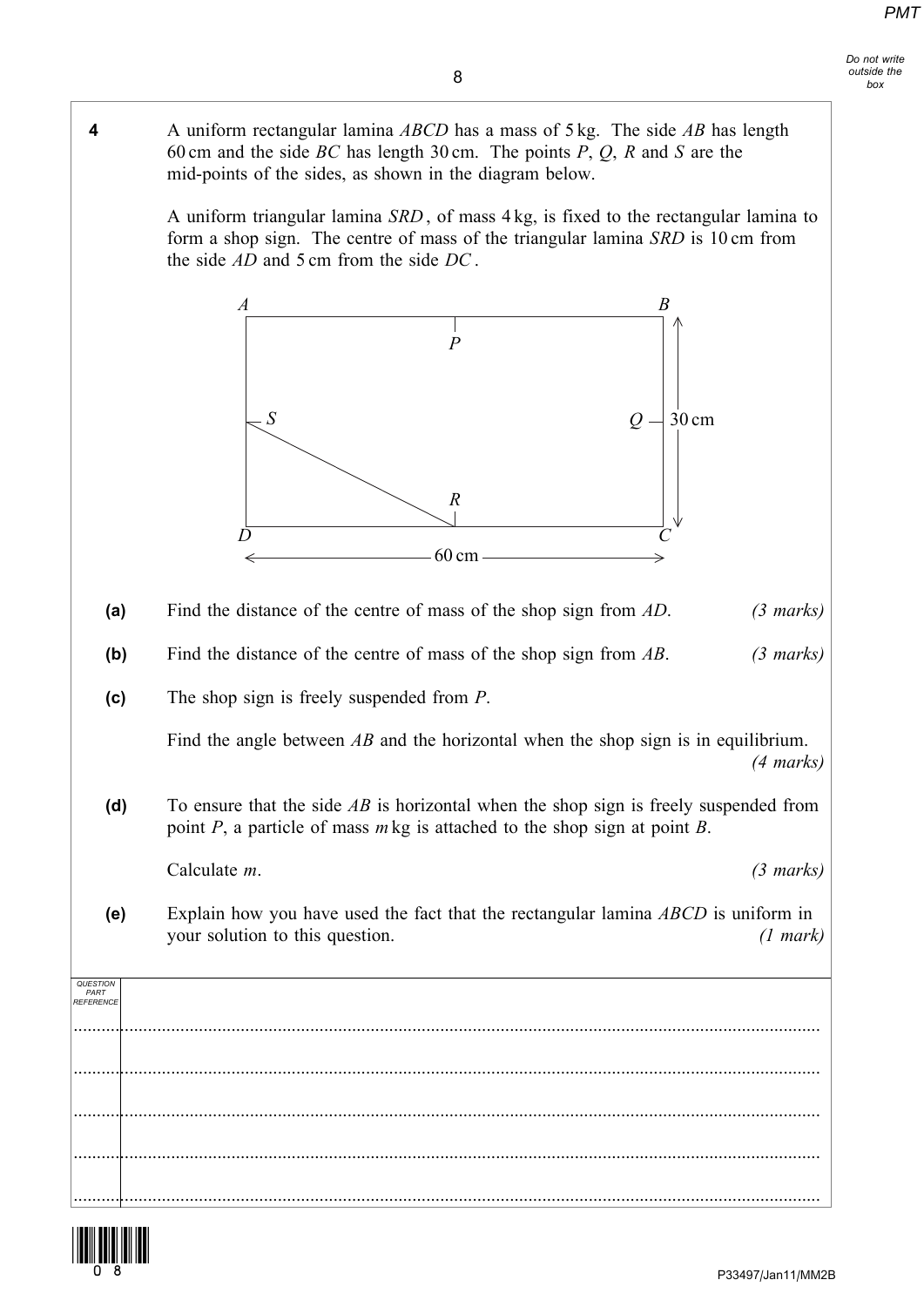| QUESTION<br>PART<br>REFERENCE |  |
|-------------------------------|--|
|                               |  |
|                               |  |
|                               |  |
|                               |  |
|                               |  |
|                               |  |
|                               |  |
|                               |  |
|                               |  |
|                               |  |
|                               |  |
|                               |  |
|                               |  |
|                               |  |
|                               |  |
|                               |  |
|                               |  |
|                               |  |
|                               |  |
|                               |  |
|                               |  |
|                               |  |
|                               |  |
|                               |  |
|                               |  |
|                               |  |
|                               |  |
|                               |  |
|                               |  |
|                               |  |
|                               |  |
|                               |  |
|                               |  |
|                               |  |
|                               |  |
|                               |  |
|                               |  |
|                               |  |
|                               |  |
|                               |  |
|                               |  |
|                               |  |
|                               |  |
|                               |  |
|                               |  |
|                               |  |
|                               |  |
|                               |  |
|                               |  |
|                               |  |
|                               |  |
|                               |  |
|                               |  |
|                               |  |
|                               |  |
|                               |  |
|                               |  |
|                               |  |
|                               |  |
|                               |  |
|                               |  |
|                               |  |
|                               |  |
|                               |  |
|                               |  |
|                               |  |
|                               |  |
|                               |  |
|                               |  |
|                               |  |
|                               |  |
|                               |  |
|                               |  |
|                               |  |
|                               |  |
|                               |  |
|                               |  |
|                               |  |
|                               |  |
|                               |  |
|                               |  |
|                               |  |
|                               |  |
|                               |  |
|                               |  |
|                               |  |
|                               |  |
|                               |  |
|                               |  |
|                               |  |
|                               |  |
|                               |  |
|                               |  |
|                               |  |
|                               |  |
|                               |  |
|                               |  |
|                               |  |
|                               |  |
|                               |  |
|                               |  |
|                               |  |
|                               |  |
|                               |  |
|                               |  |
|                               |  |
|                               |  |
|                               |  |
|                               |  |
|                               |  |
|                               |  |
|                               |  |
|                               |  |
|                               |  |
|                               |  |
|                               |  |
|                               |  |
|                               |  |
|                               |  |
|                               |  |
|                               |  |
|                               |  |
|                               |  |
|                               |  |
|                               |  |
|                               |  |

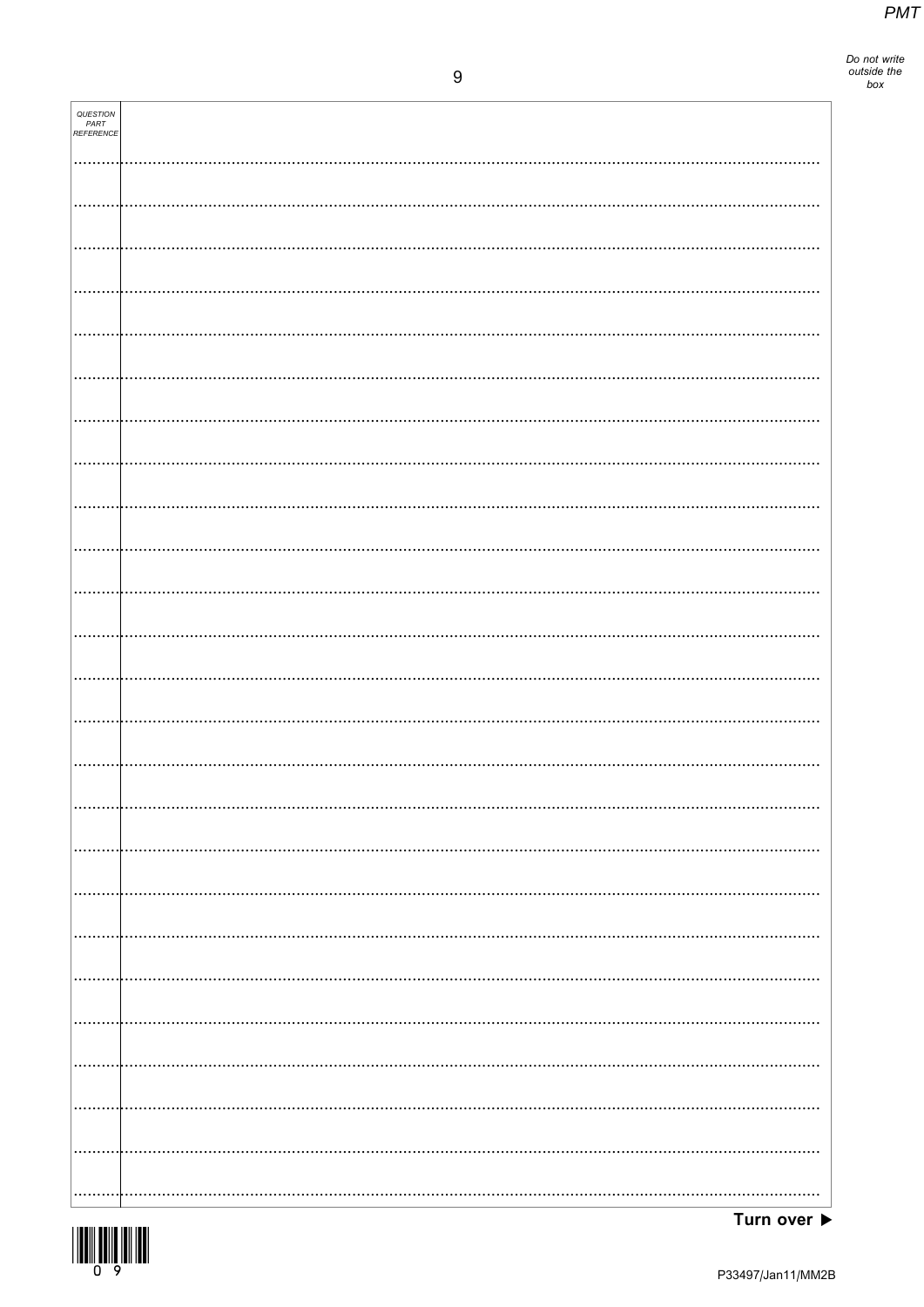| QUESTION<br>PART<br>REFERENCE |  |
|-------------------------------|--|
|                               |  |
|                               |  |
|                               |  |
|                               |  |
|                               |  |
|                               |  |
|                               |  |
|                               |  |
|                               |  |
|                               |  |
|                               |  |
|                               |  |
|                               |  |
|                               |  |
|                               |  |
|                               |  |
|                               |  |
|                               |  |
|                               |  |
|                               |  |
|                               |  |
|                               |  |
|                               |  |
|                               |  |
|                               |  |
|                               |  |
|                               |  |
|                               |  |
|                               |  |
|                               |  |
|                               |  |
|                               |  |
|                               |  |
|                               |  |
|                               |  |
|                               |  |
|                               |  |
|                               |  |
|                               |  |
|                               |  |
|                               |  |
|                               |  |
|                               |  |
|                               |  |
|                               |  |
|                               |  |
|                               |  |
|                               |  |
|                               |  |
|                               |  |
|                               |  |
|                               |  |
|                               |  |
|                               |  |
|                               |  |
|                               |  |
|                               |  |
|                               |  |
|                               |  |
|                               |  |
|                               |  |
|                               |  |
|                               |  |
|                               |  |
|                               |  |
|                               |  |
|                               |  |
|                               |  |
|                               |  |
|                               |  |
|                               |  |
|                               |  |
|                               |  |
|                               |  |
|                               |  |
|                               |  |
|                               |  |
|                               |  |
|                               |  |
|                               |  |
|                               |  |
|                               |  |
|                               |  |
|                               |  |
|                               |  |
|                               |  |
|                               |  |
|                               |  |
|                               |  |
|                               |  |
|                               |  |
|                               |  |
|                               |  |
|                               |  |
|                               |  |
|                               |  |
|                               |  |
|                               |  |
|                               |  |
|                               |  |
|                               |  |
|                               |  |
|                               |  |
|                               |  |
|                               |  |
|                               |  |
|                               |  |
|                               |  |
|                               |  |
|                               |  |
|                               |  |
|                               |  |
|                               |  |
|                               |  |
|                               |  |
|                               |  |
|                               |  |
|                               |  |
|                               |  |

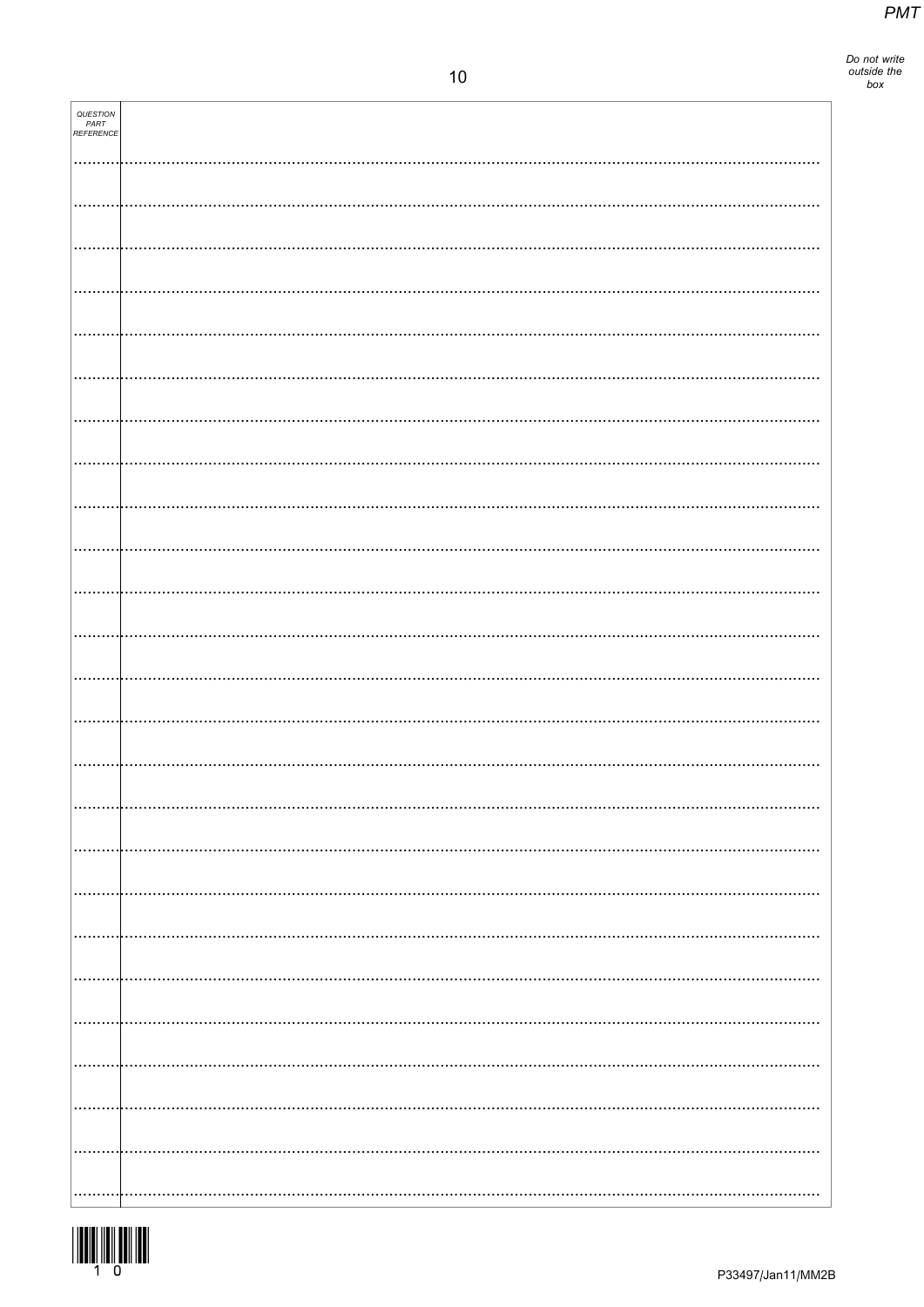| QUESTION<br>PART<br>REFERENCE |  |
|-------------------------------|--|
|                               |  |
|                               |  |
|                               |  |
|                               |  |
|                               |  |
|                               |  |
|                               |  |
|                               |  |
|                               |  |
|                               |  |
|                               |  |
|                               |  |
|                               |  |
|                               |  |
|                               |  |
|                               |  |
|                               |  |
|                               |  |
|                               |  |
|                               |  |
|                               |  |
|                               |  |
|                               |  |
|                               |  |

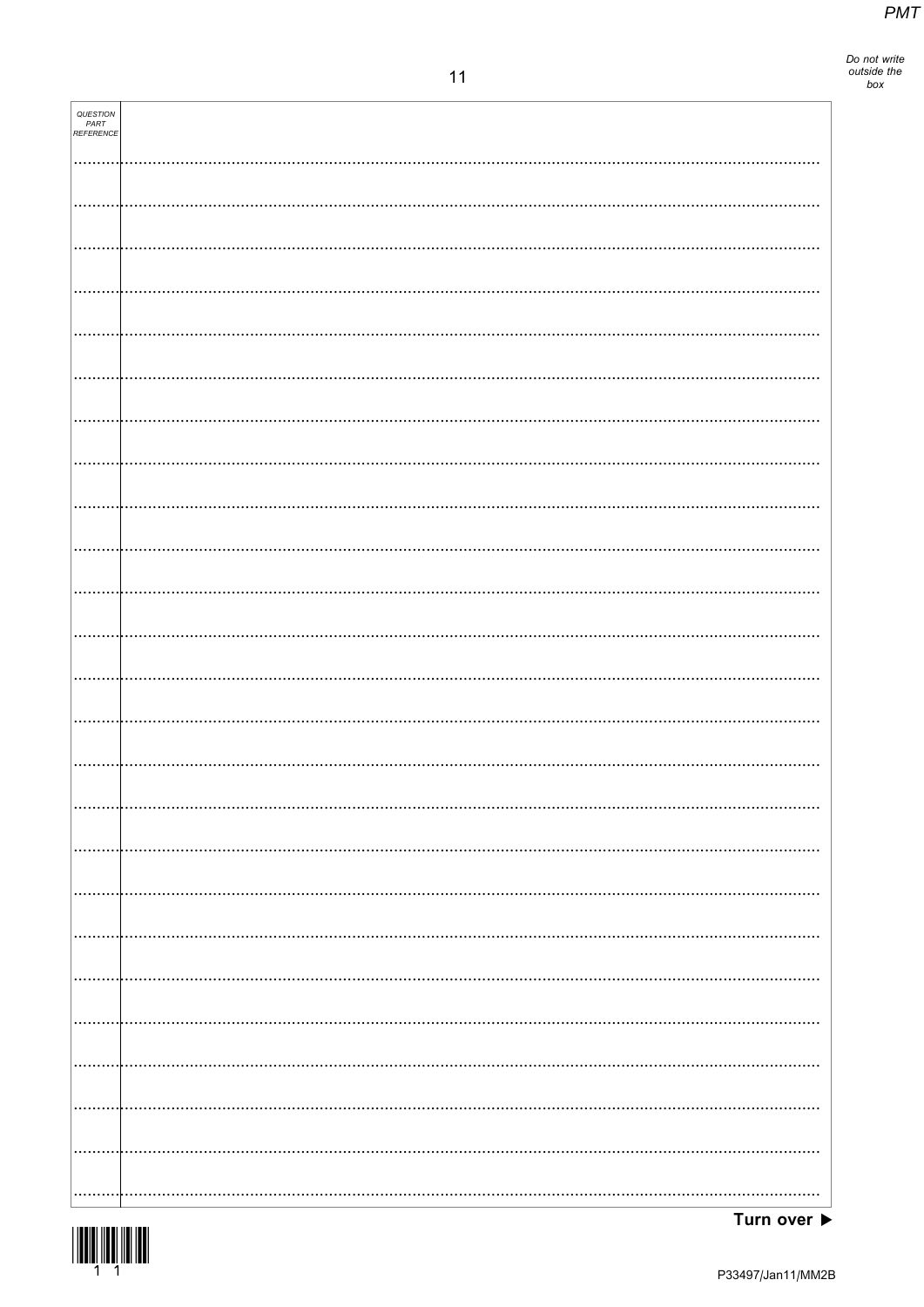Do not write outside the

 $box$ 

the shiny coin and the turntable is 0.3.

A shiny coin is on a rough horizontal turntable at a distance 0.8 m from its centre.

The turntable rotates at a constant angular speed. The coefficient of friction between

|                   |      | Find the maximum angular speed, in radians per second, at which the turntable can<br>rotate if the shiny coin is not going to slide.                                                                                                 | $(4 \text{ marks})$ |
|-------------------|------|--------------------------------------------------------------------------------------------------------------------------------------------------------------------------------------------------------------------------------------|---------------------|
| (b)               |      | The turntable is stopped and the shiny coin is removed. An old coin is placed on the<br>turntable at a distance 0.15 m from its centre. The turntable is made to rotate at a<br>constant angular speed of 45 revolutions per minute. |                     |
|                   | (i)  | Find the angular speed of the turntable in radians per second.                                                                                                                                                                       | $(2 \text{ marks})$ |
|                   | (ii) | The old coin remains in the same position on the turntable.                                                                                                                                                                          |                     |
|                   |      | Find the least value of the coefficient of friction between the old coin and the<br>turntable needed to prevent the old coin from sliding.                                                                                           | $(4 \text{ marks})$ |
| PART<br>REFERENCE |      |                                                                                                                                                                                                                                      |                     |
|                   |      |                                                                                                                                                                                                                                      |                     |
|                   |      |                                                                                                                                                                                                                                      |                     |
|                   |      |                                                                                                                                                                                                                                      |                     |
|                   |      |                                                                                                                                                                                                                                      |                     |
|                   |      |                                                                                                                                                                                                                                      |                     |
|                   |      |                                                                                                                                                                                                                                      |                     |
|                   |      |                                                                                                                                                                                                                                      |                     |
|                   |      |                                                                                                                                                                                                                                      |                     |
|                   |      |                                                                                                                                                                                                                                      |                     |
|                   |      |                                                                                                                                                                                                                                      |                     |
|                   |      |                                                                                                                                                                                                                                      |                     |
|                   |      |                                                                                                                                                                                                                                      |                     |
|                   |      |                                                                                                                                                                                                                                      |                     |



. . . . . . . . .

 $5(a)$ 

. . . . . .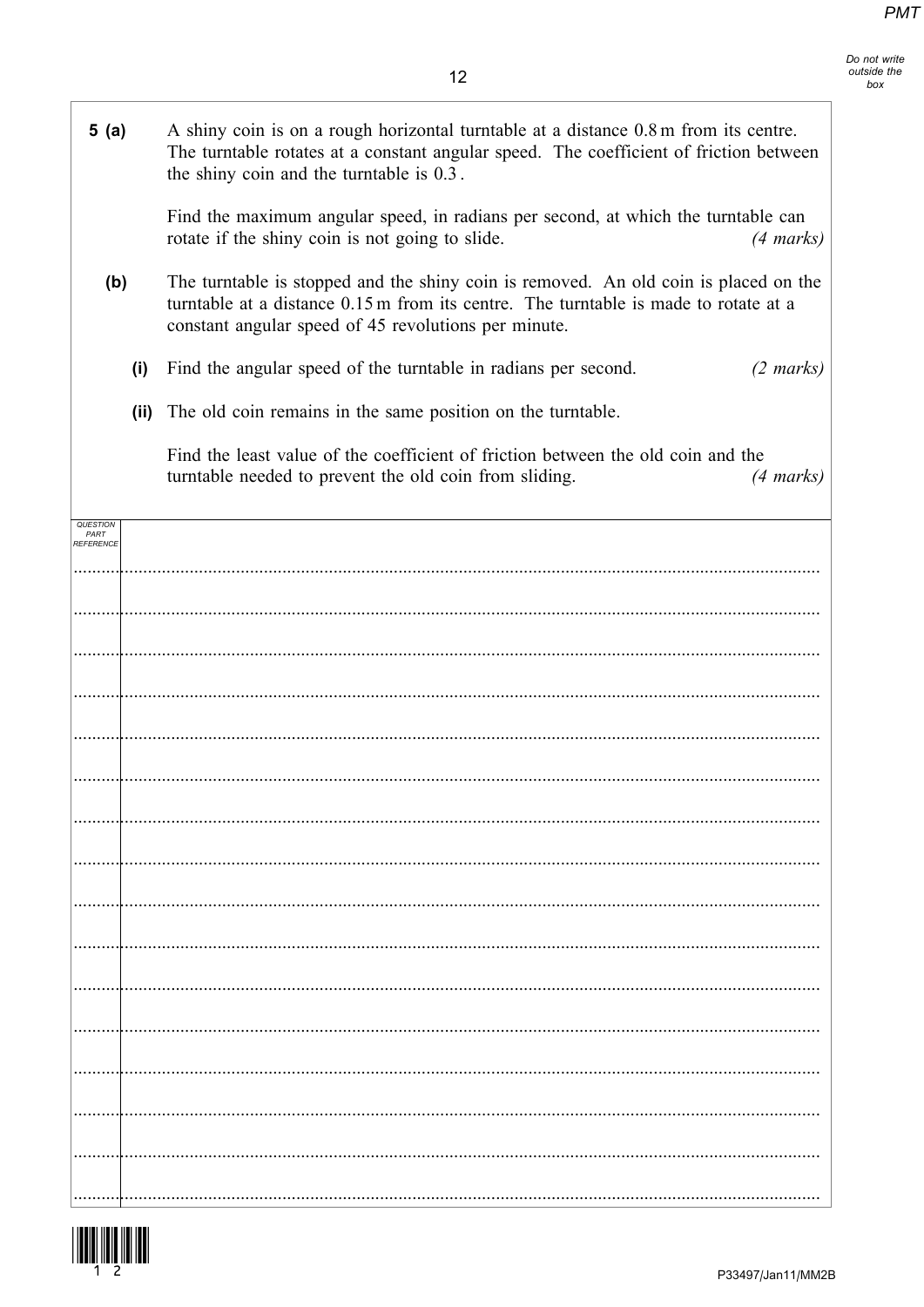Do not write<br>outside the<br>box

| QUESTION<br>PART<br>REFERENCE |  |
|-------------------------------|--|
|                               |  |
|                               |  |
|                               |  |
|                               |  |
|                               |  |
|                               |  |
|                               |  |
|                               |  |
|                               |  |
|                               |  |
|                               |  |
|                               |  |
|                               |  |
|                               |  |
|                               |  |
|                               |  |
|                               |  |
|                               |  |
|                               |  |
|                               |  |
|                               |  |
|                               |  |
|                               |  |
|                               |  |
|                               |  |
|                               |  |
|                               |  |
|                               |  |



Turn over ▶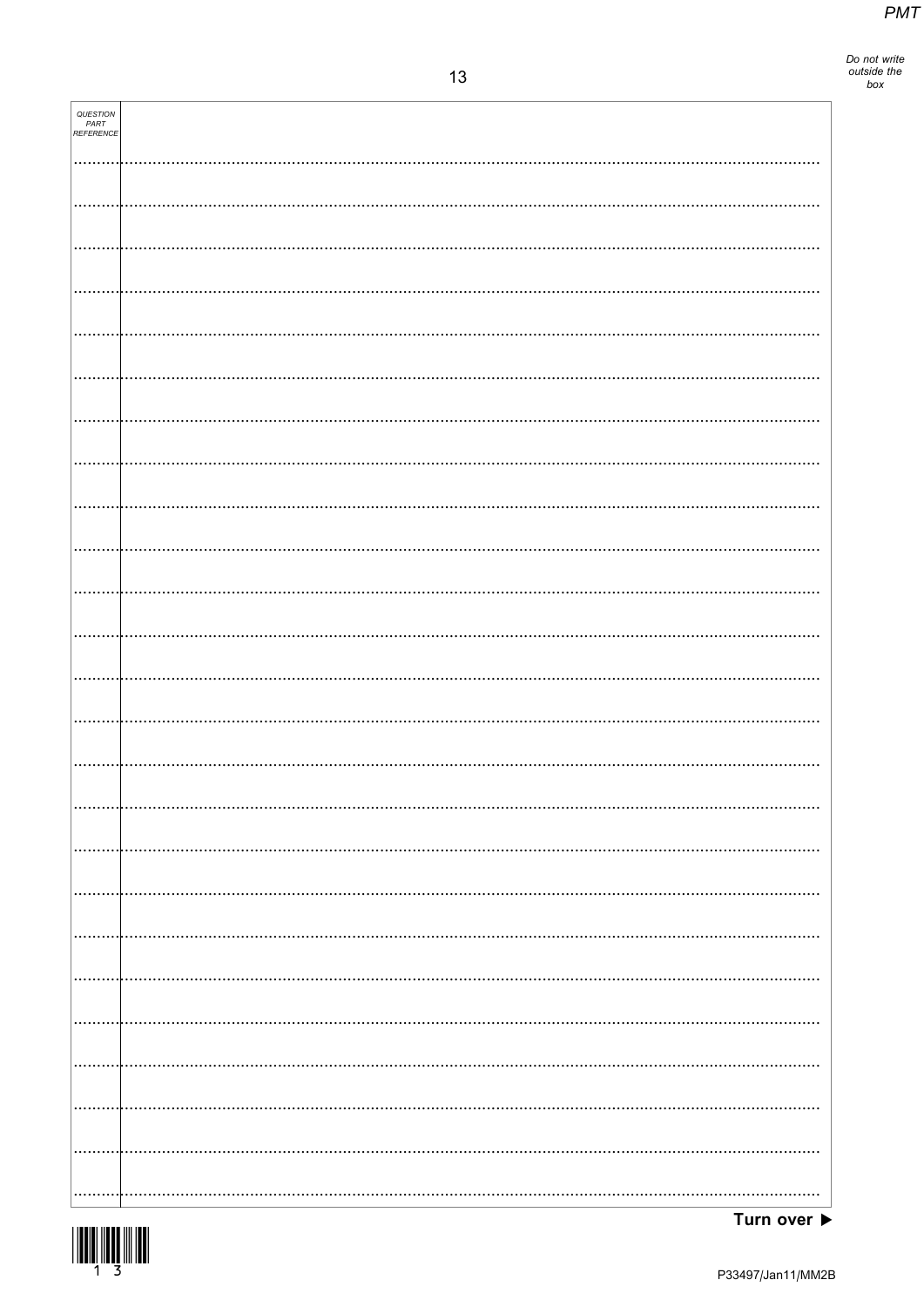A light inextensible string, of length  $a$ , has one end attached to a fixed point  $O$ .

|                               | A small bead, of mass $m$ , is attached to the other end of the string. The bead is<br>moving in a vertical circle, centre $O$ . When the bead is at $B$ , vertically below $O$ , the<br>string is taut and the bead is moving with speed $5v$ . |
|-------------------------------|--------------------------------------------------------------------------------------------------------------------------------------------------------------------------------------------------------------------------------------------------|
|                               | $\overline{O}$<br>$\boldsymbol{a}$<br>$\Rightarrow$ 5v<br>$\boldsymbol{B}$                                                                                                                                                                       |
| (a)                           | The speed of the bead at the highest point of its path is $3v$ .                                                                                                                                                                                 |
|                               | Find $v$ in terms of $a$ and $g$ .<br>$(4 \text{ marks})$                                                                                                                                                                                        |
| (b)                           | Find the ratio of the greatest tension to the least tension in the string, as the bead<br>travels around its circular path.<br>$(5 \text{ marks})$                                                                                               |
| QUESTION<br>PART<br>REFERENCE |                                                                                                                                                                                                                                                  |
|                               |                                                                                                                                                                                                                                                  |
|                               |                                                                                                                                                                                                                                                  |
|                               |                                                                                                                                                                                                                                                  |
|                               |                                                                                                                                                                                                                                                  |
|                               |                                                                                                                                                                                                                                                  |
|                               |                                                                                                                                                                                                                                                  |
|                               |                                                                                                                                                                                                                                                  |
|                               |                                                                                                                                                                                                                                                  |
|                               |                                                                                                                                                                                                                                                  |
|                               |                                                                                                                                                                                                                                                  |
|                               |                                                                                                                                                                                                                                                  |
|                               |                                                                                                                                                                                                                                                  |
|                               |                                                                                                                                                                                                                                                  |
|                               |                                                                                                                                                                                                                                                  |
|                               |                                                                                                                                                                                                                                                  |
|                               |                                                                                                                                                                                                                                                  |



 $6\phantom{a}$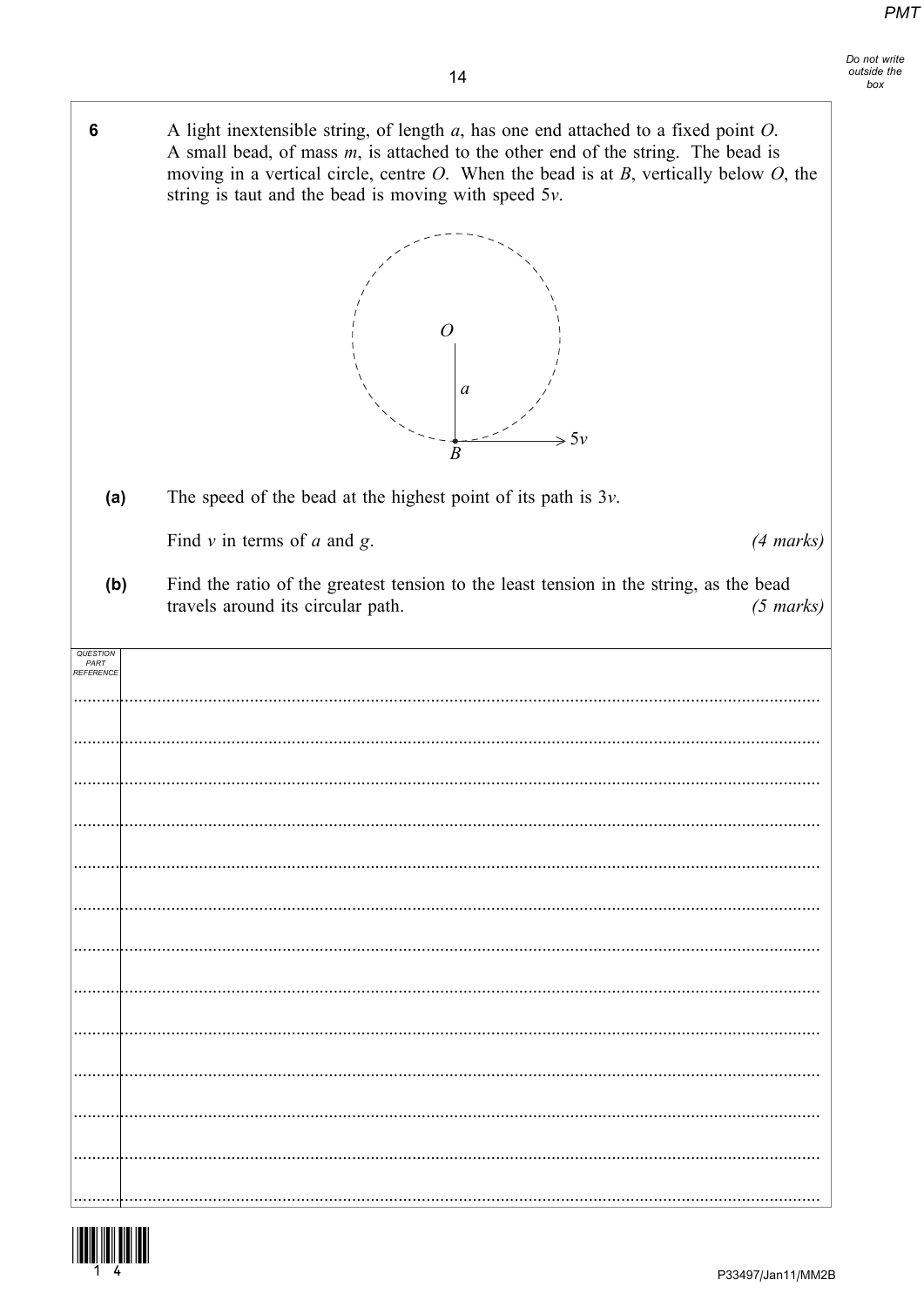Do not write<br>outside the<br>box

| QUESTION<br>PART<br>REFERENCE |  |
|-------------------------------|--|
|                               |  |
|                               |  |
|                               |  |
|                               |  |
|                               |  |
|                               |  |
|                               |  |
|                               |  |
|                               |  |
|                               |  |
|                               |  |
|                               |  |
|                               |  |
|                               |  |
|                               |  |
|                               |  |
|                               |  |
|                               |  |
|                               |  |
|                               |  |
|                               |  |
|                               |  |
|                               |  |
|                               |  |
|                               |  |
|                               |  |
|                               |  |



Turn over ▶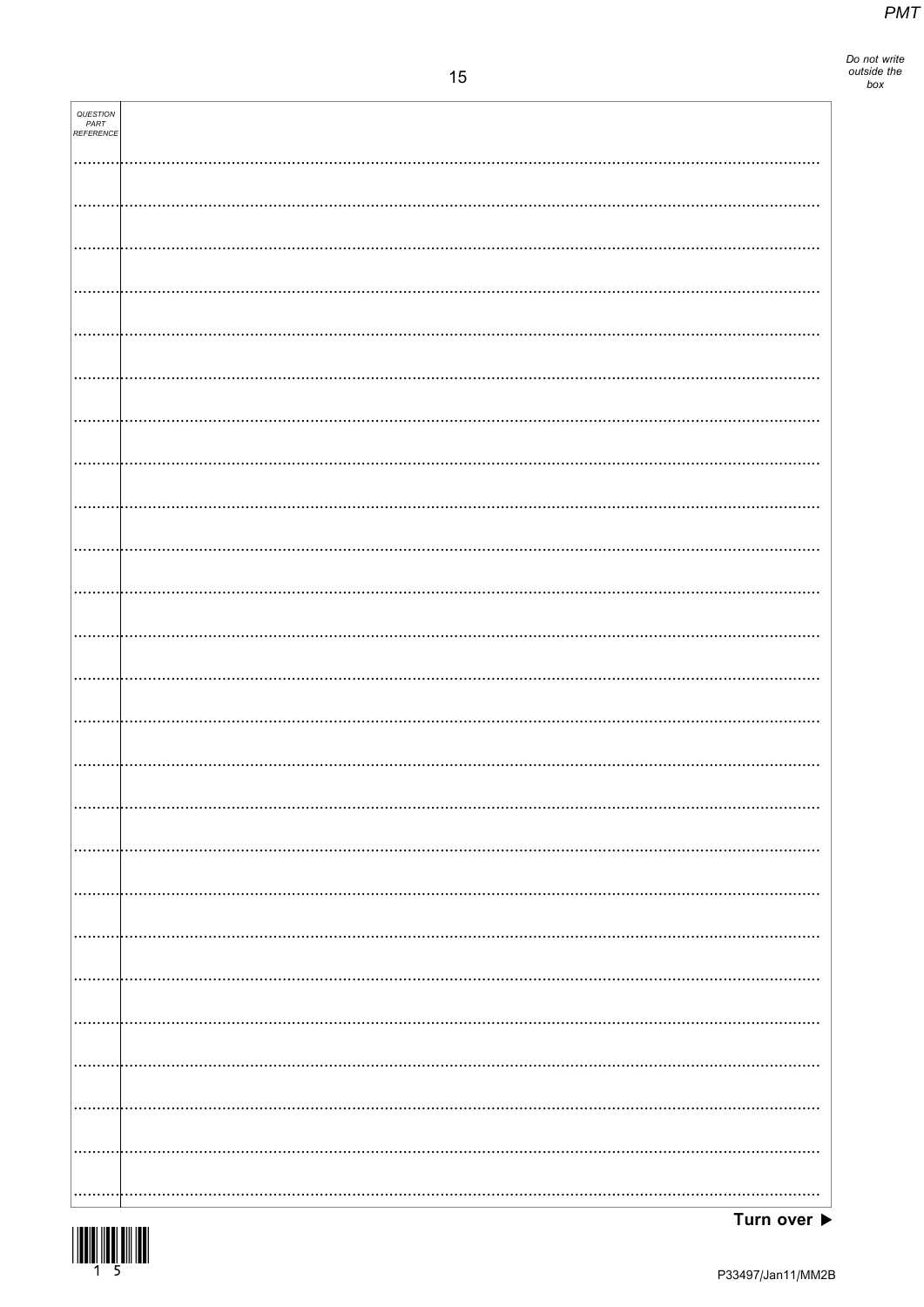Do not write outside the box

**7 (a)** An elastic string has natural length l and modulus of elasticity  $\lambda$ . The string is stretched from length l to length  $l + e$ .

> Show, by integration, that the work done in stretching the string is  $\frac{\lambda e^2}{2l}$ .  $(3$  marks)

- (b) A block, of mass 4 kg, is attached to one end of a light elastic string. The string has natural length 2 m and modulus of elasticity 196 N. The other end of the string is attached to a fixed point O.
	- (i) A second block, of mass 3 kg, is attached to the 4 kg block and the system hangs in equilibrium, as shown in the diagram.



Find the extension in the string. (3 marks)

(ii) The block of mass 3 kg becomes detached from the 4 kg block and falls to the ground. The 4 kg block now begins to move vertically upwards.

Find the extension of the string when the 4 kg block is next at rest. (6 marks)

(iii) Find the extension of the string when the speed of the 4 kg block is a maximum.

(3 marks)

................................................................................................................................................................. ................................................................................................................................................................. ................................................................................................................................................................. ................................................................................................................................................................. ................................................................................................................................................................. ................................................................................................................................................................. ................................................................................................................................................................. ................................................................................................................................................................. ................................................................................................................................................................. QUESTION PART REFERENCE

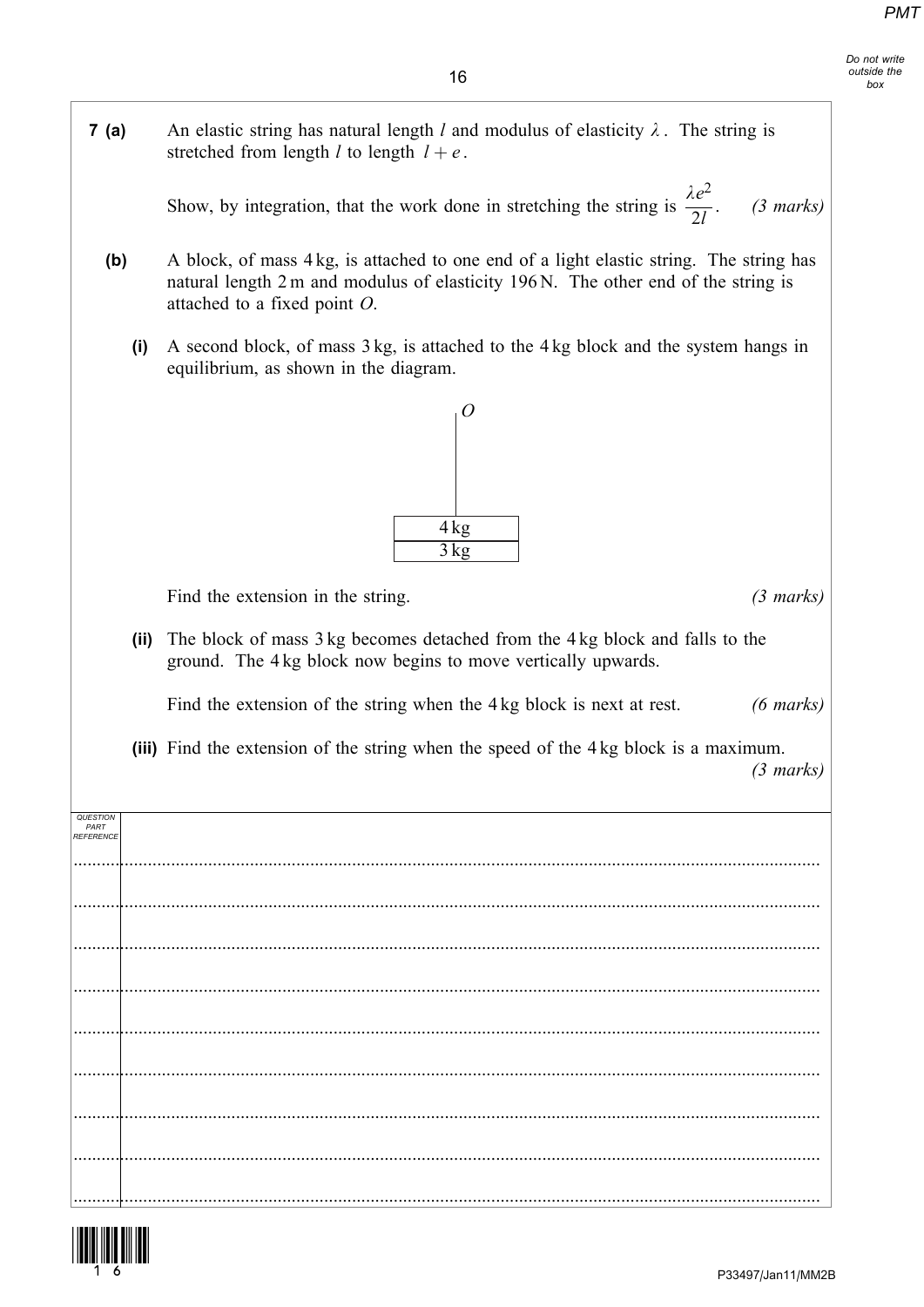Do not write<br>outside the<br>box

| QUESTION<br>PART<br>REFERENCE |  |
|-------------------------------|--|
|                               |  |
|                               |  |
|                               |  |
|                               |  |
|                               |  |
|                               |  |
|                               |  |
|                               |  |
|                               |  |
|                               |  |
|                               |  |
|                               |  |
|                               |  |
|                               |  |
|                               |  |
|                               |  |
|                               |  |
|                               |  |
|                               |  |
|                               |  |
|                               |  |
|                               |  |
|                               |  |
|                               |  |
|                               |  |



Turn over  $\blacktriangleright$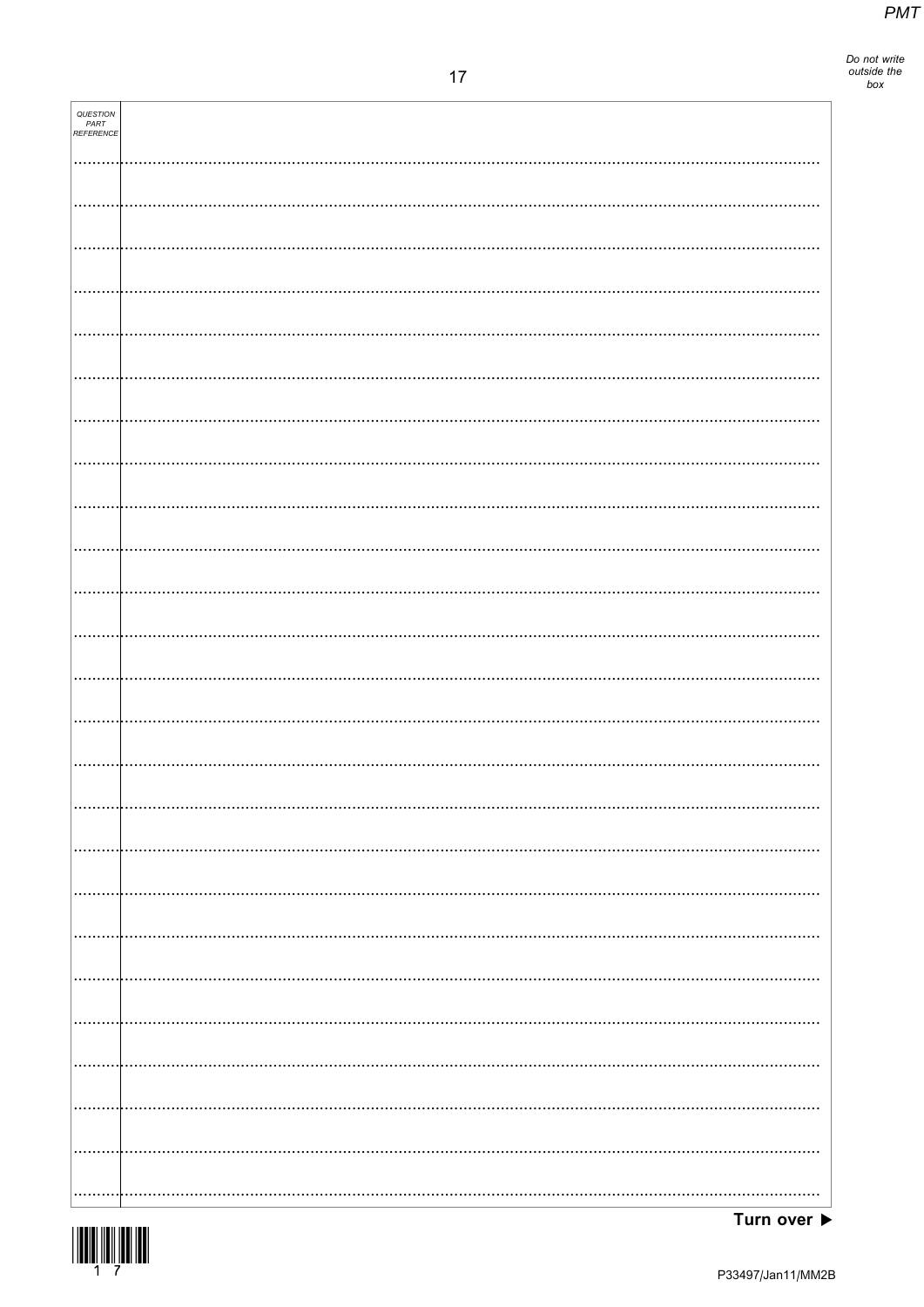| QUESTION<br>PART<br>REFERENCE |   |
|-------------------------------|---|
|                               |   |
|                               |   |
|                               |   |
|                               |   |
|                               |   |
|                               |   |
|                               |   |
|                               |   |
|                               |   |
|                               |   |
|                               |   |
|                               |   |
|                               |   |
|                               |   |
|                               |   |
|                               |   |
|                               |   |
|                               |   |
|                               |   |
|                               |   |
|                               |   |
|                               |   |
|                               | . |
|                               |   |
|                               |   |
|                               |   |

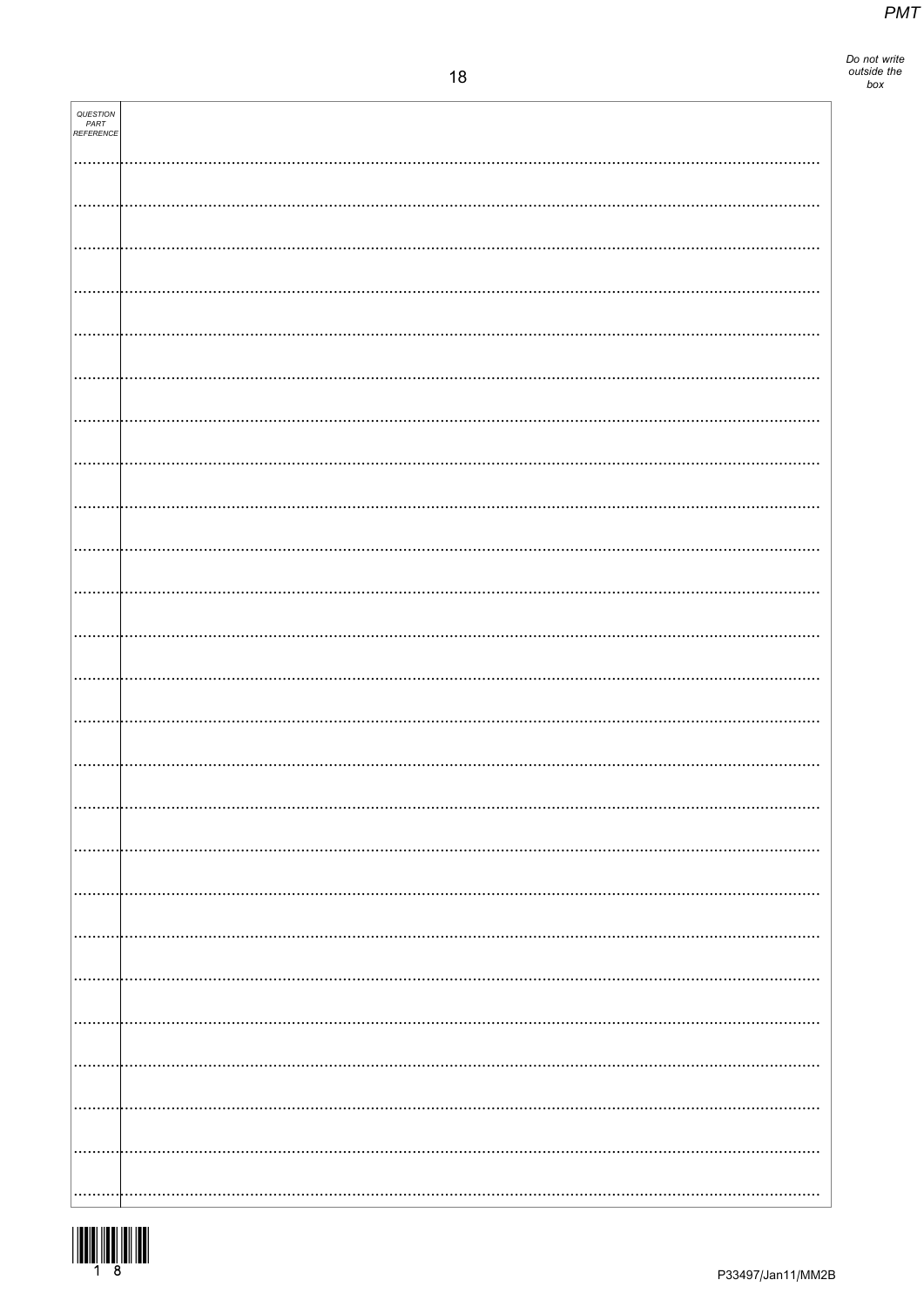| QUESTION<br>PART<br>REFERENCE |          |
|-------------------------------|----------|
|                               |          |
|                               |          |
|                               |          |
|                               |          |
|                               |          |
|                               |          |
|                               |          |
|                               |          |
|                               |          |
|                               |          |
|                               |          |
|                               |          |
|                               |          |
|                               |          |
|                               |          |
|                               |          |
|                               |          |
|                               |          |
|                               |          |
|                               |          |
|                               |          |
|                               |          |
|                               |          |
|                               |          |
|                               |          |
|                               | $\cdots$ |
|                               |          |
|                               |          |
|                               |          |
|                               |          |
|                               |          |
|                               |          |
|                               |          |
|                               |          |
|                               | .        |
|                               |          |
|                               |          |
|                               |          |

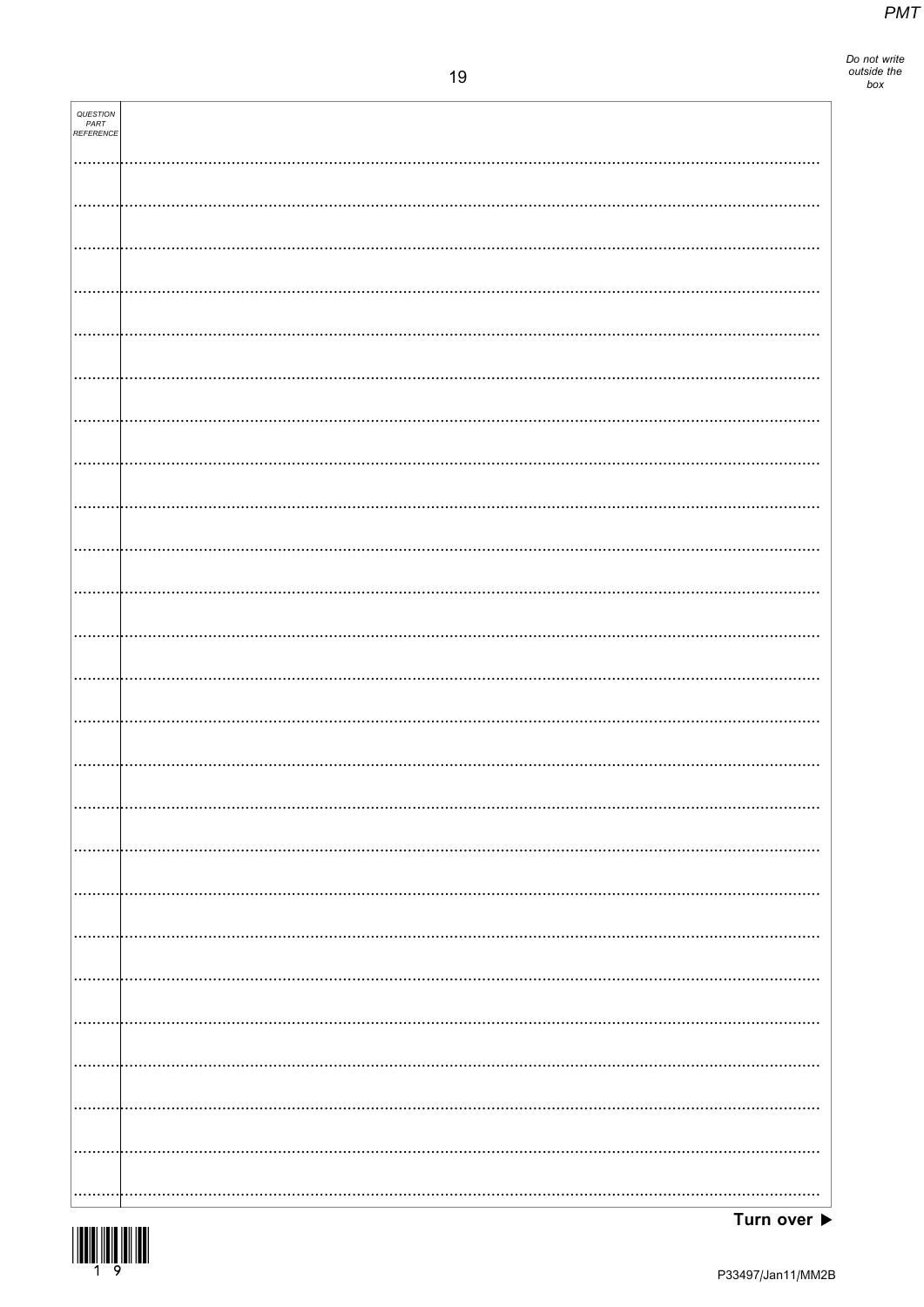| 8                             |     | Vicky has mass 65 kg and is skydiving. She steps out of a helicopter and falls<br>vertically. She then waits a short period of time before opening her parachute. The<br>parachute opens at time $t = 0$ when her speed is 19.6 m s <sup>-1</sup> , and she then<br>experiences an air resistance force of magnitude 260v newtons, where $v \text{ m s}^{-1}$ is her<br>speed at time t seconds. |  |
|-------------------------------|-----|--------------------------------------------------------------------------------------------------------------------------------------------------------------------------------------------------------------------------------------------------------------------------------------------------------------------------------------------------------------------------------------------------|--|
| (a)                           |     | When $t > 0$ :                                                                                                                                                                                                                                                                                                                                                                                   |  |
|                               | (i) | show that the resultant downward force acting on Vicky is                                                                                                                                                                                                                                                                                                                                        |  |
|                               |     | $65(9.8 - 4v)$ newtons<br>(1 mark)                                                                                                                                                                                                                                                                                                                                                               |  |
|                               |     | (ii) show that $\frac{dv}{dt} = -4(v - 2.45)$ .<br>$(2 \text{ marks})$                                                                                                                                                                                                                                                                                                                           |  |
| (b)                           |     | By showing that $\int \frac{1}{v - 2.45} dv = -\int 4 dt$ , find v in terms of t.<br>$(5 \text{ marks})$                                                                                                                                                                                                                                                                                         |  |
| QUESTION<br>PART<br>REFERENCE |     |                                                                                                                                                                                                                                                                                                                                                                                                  |  |
|                               |     |                                                                                                                                                                                                                                                                                                                                                                                                  |  |
|                               |     |                                                                                                                                                                                                                                                                                                                                                                                                  |  |
|                               |     |                                                                                                                                                                                                                                                                                                                                                                                                  |  |
|                               |     |                                                                                                                                                                                                                                                                                                                                                                                                  |  |
|                               |     |                                                                                                                                                                                                                                                                                                                                                                                                  |  |
|                               |     |                                                                                                                                                                                                                                                                                                                                                                                                  |  |
|                               |     |                                                                                                                                                                                                                                                                                                                                                                                                  |  |
|                               |     |                                                                                                                                                                                                                                                                                                                                                                                                  |  |
|                               |     |                                                                                                                                                                                                                                                                                                                                                                                                  |  |
|                               |     |                                                                                                                                                                                                                                                                                                                                                                                                  |  |
|                               |     |                                                                                                                                                                                                                                                                                                                                                                                                  |  |
|                               |     |                                                                                                                                                                                                                                                                                                                                                                                                  |  |
|                               |     |                                                                                                                                                                                                                                                                                                                                                                                                  |  |
|                               |     |                                                                                                                                                                                                                                                                                                                                                                                                  |  |
|                               |     |                                                                                                                                                                                                                                                                                                                                                                                                  |  |
|                               |     |                                                                                                                                                                                                                                                                                                                                                                                                  |  |

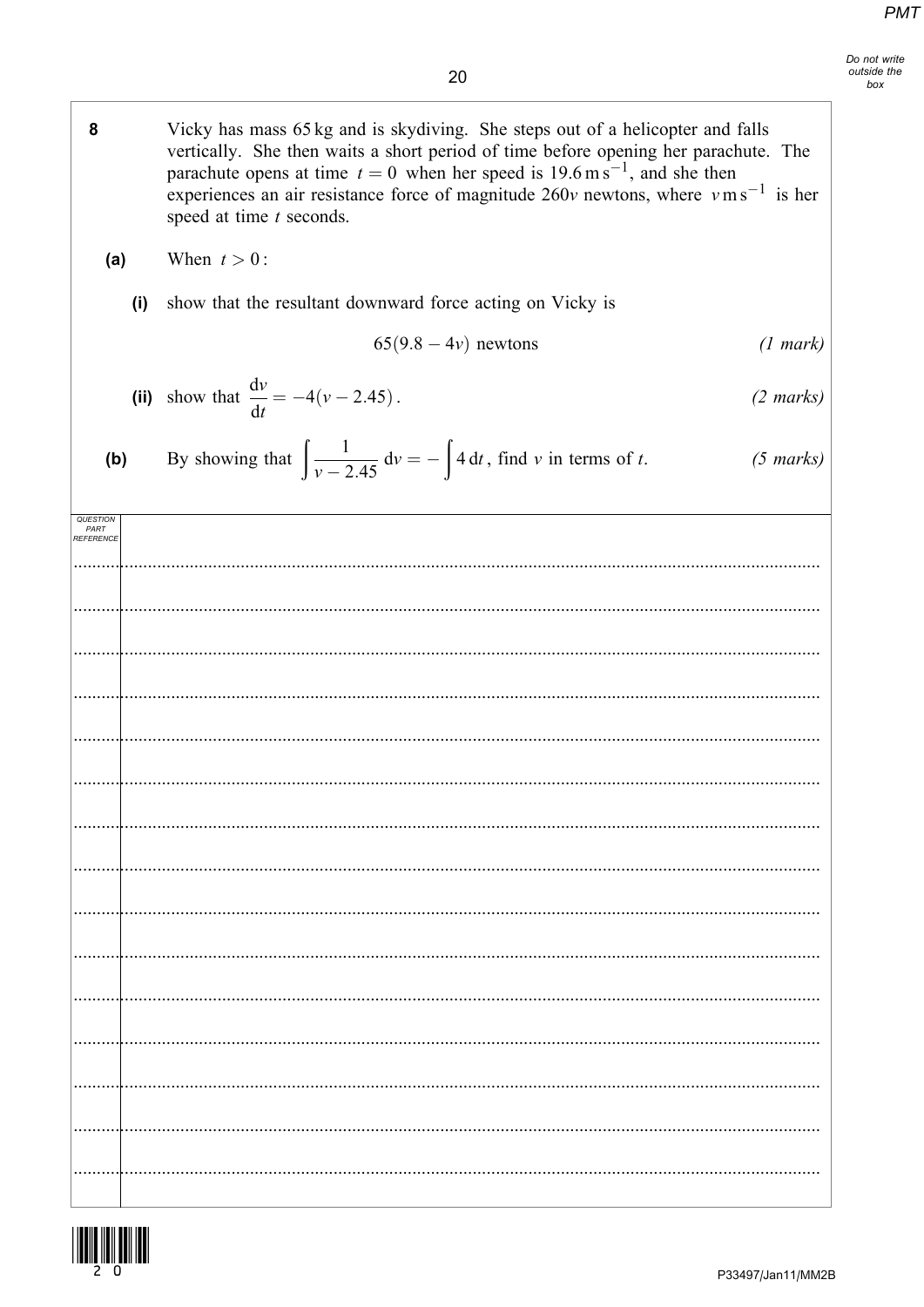| QUESTION<br>PART<br>REFERENCE |                  |  |  |  |  |
|-------------------------------|------------------|--|--|--|--|
|                               |                  |  |  |  |  |
|                               |                  |  |  |  |  |
|                               |                  |  |  |  |  |
|                               |                  |  |  |  |  |
|                               |                  |  |  |  |  |
|                               |                  |  |  |  |  |
|                               |                  |  |  |  |  |
|                               |                  |  |  |  |  |
|                               |                  |  |  |  |  |
|                               |                  |  |  |  |  |
|                               |                  |  |  |  |  |
|                               |                  |  |  |  |  |
|                               |                  |  |  |  |  |
|                               |                  |  |  |  |  |
|                               |                  |  |  |  |  |
|                               |                  |  |  |  |  |
|                               |                  |  |  |  |  |
|                               |                  |  |  |  |  |
|                               |                  |  |  |  |  |
|                               |                  |  |  |  |  |
|                               |                  |  |  |  |  |
|                               |                  |  |  |  |  |
|                               |                  |  |  |  |  |
|                               |                  |  |  |  |  |
|                               |                  |  |  |  |  |
|                               |                  |  |  |  |  |
|                               |                  |  |  |  |  |
|                               |                  |  |  |  |  |
|                               |                  |  |  |  |  |
|                               |                  |  |  |  |  |
|                               | END OF QUESTIONS |  |  |  |  |

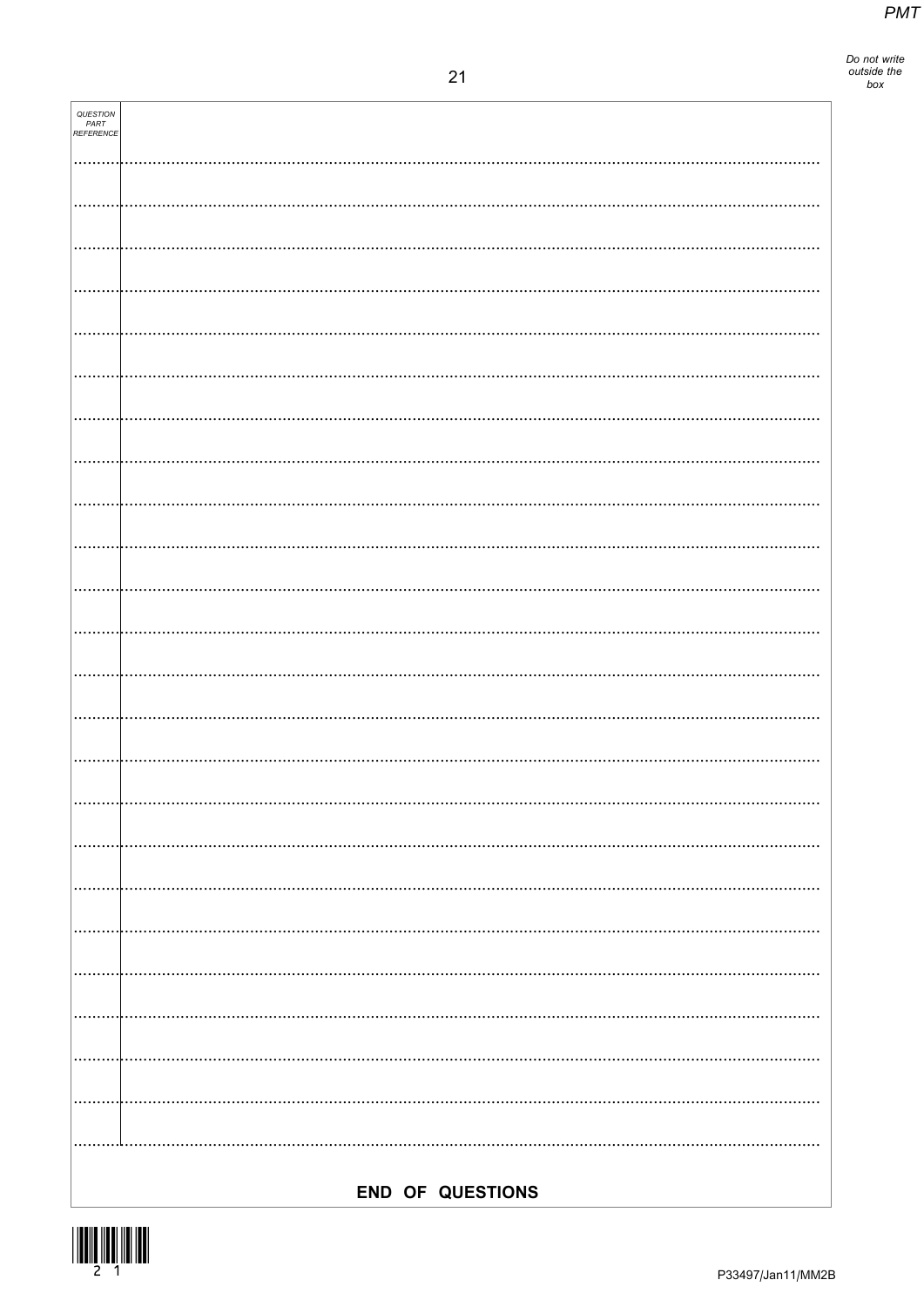

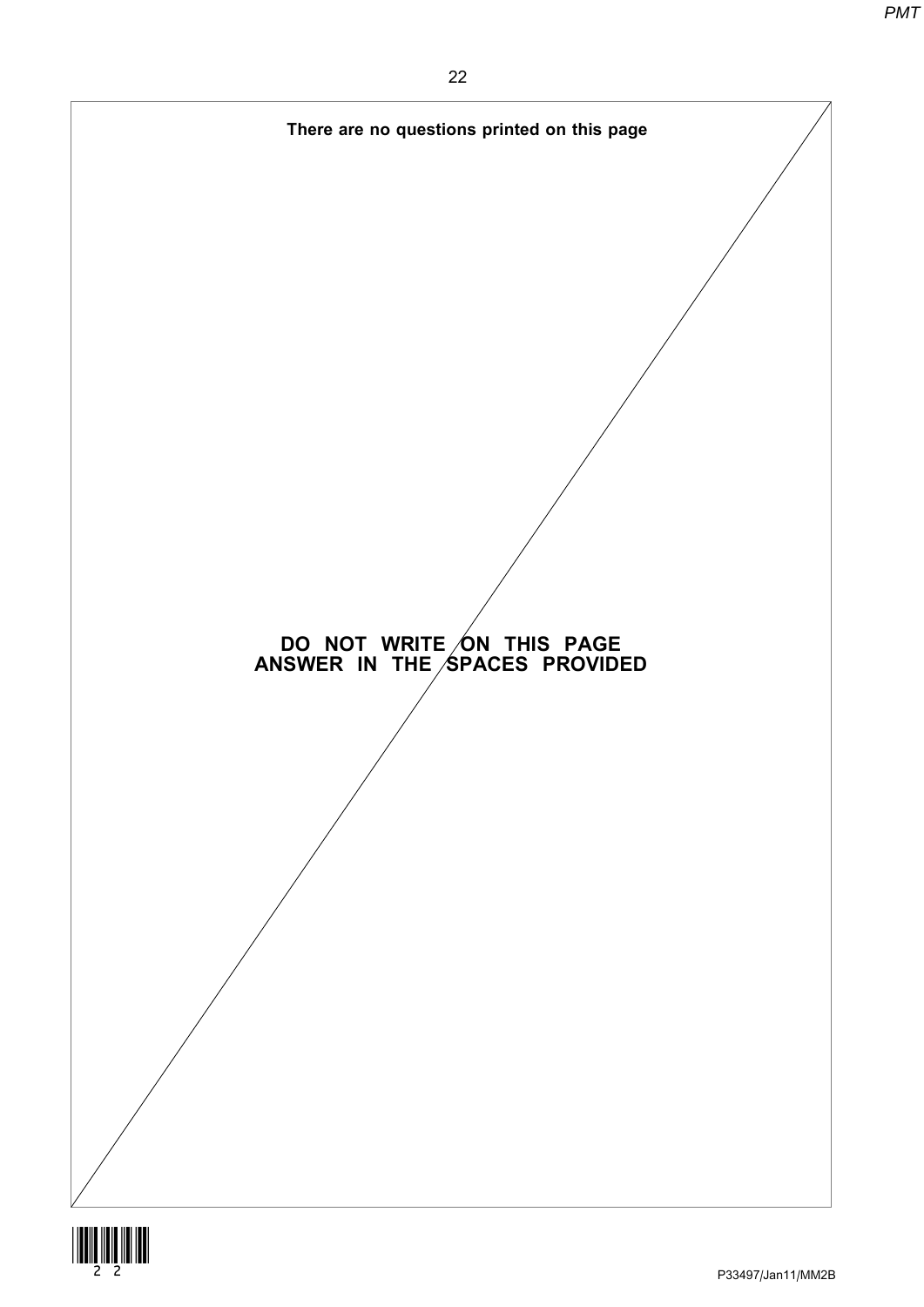